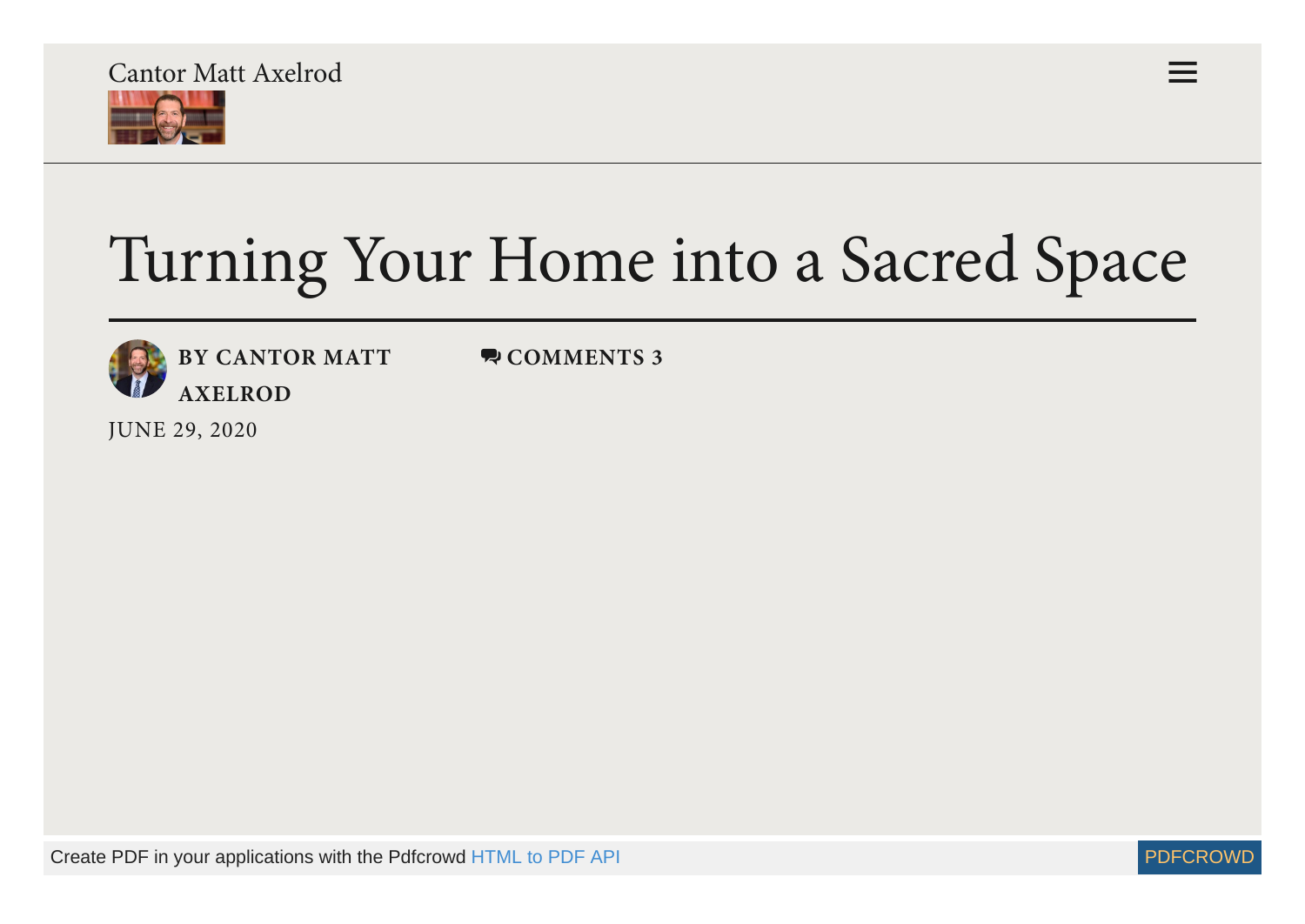

## וְעָשׂוּ לִי מִקְדָּשׁ וְשָׁכַנְתִּי בְּתוֹכָם

They will make me a sanctuary and I will dwell among them.

Create PDF in your applications with the Pdfcrowd [HTML to PDF API](https://pdfcrowd.com/doc/api/?ref=pdf) [PDFCROWD](https://pdfcrowd.com/?ref=pdf)

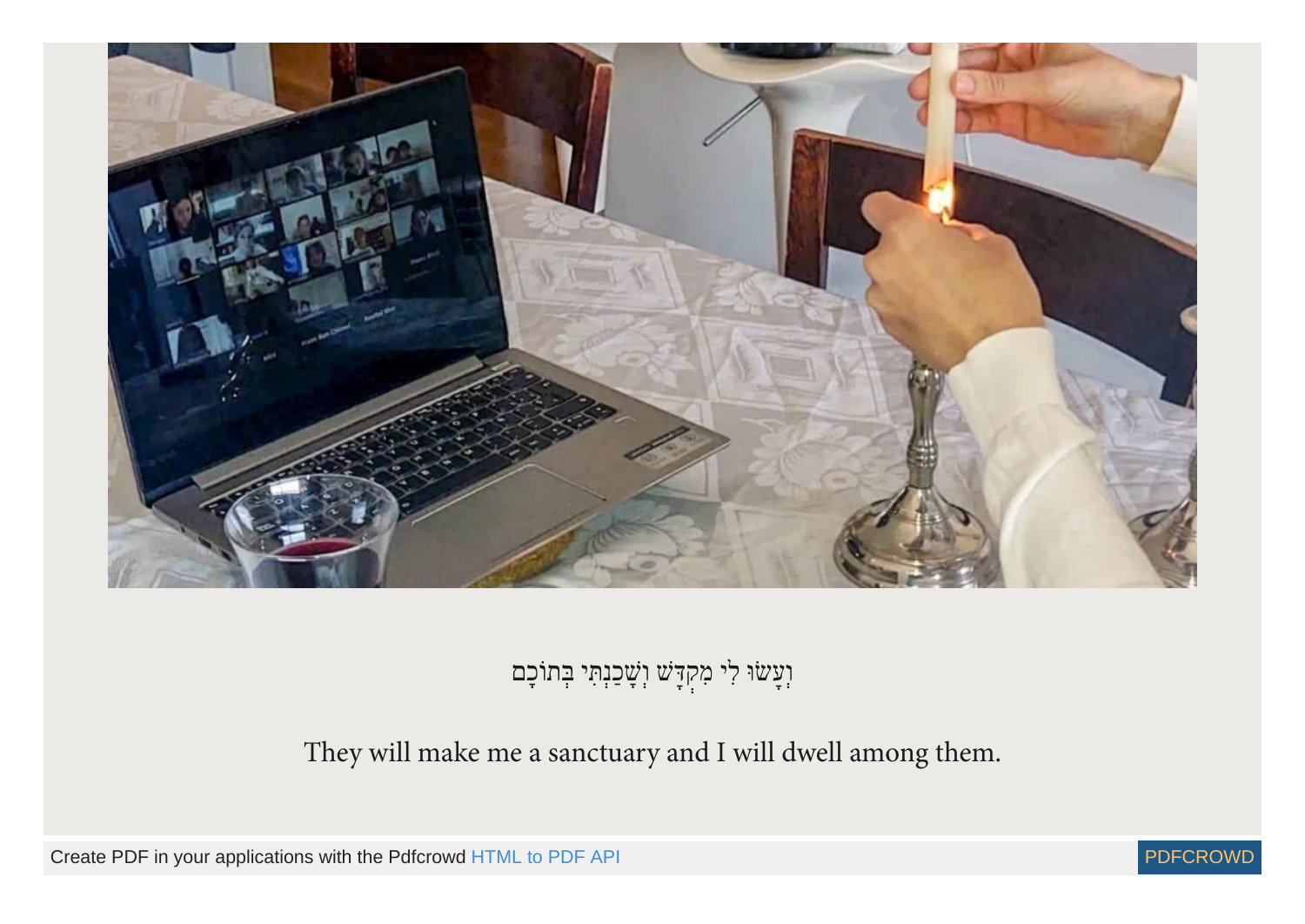For months now, we ' ve all become accustomed to working from home–it' s gone more smoothly for some than for others. Social media has been replete with work-from-home fails: toddlers barging in on important calls, dogs and landscapers disrupting meetings with intrusive background noise, and even partially clad family members being caught on camera. Convenience aside, there's a reason why work is kept in the workplace.

What we haven't heard nearly as much about is *praying* from home. With synagogues shuttered, congregants have had to avail themselves of the various live feeds, streaming, and Zoom services that their temples have created. Furthermore, the pandemic and its continuing restrictions have forced us to begin planning extensively for the High Holidays considerably earlier than usual.

Be assured that your synagogue–wherever you belong–has already been thinking, planning, strategizing, and agonizing over what High Holiday services are going to look like this fall.

Have *you* been planning as well?

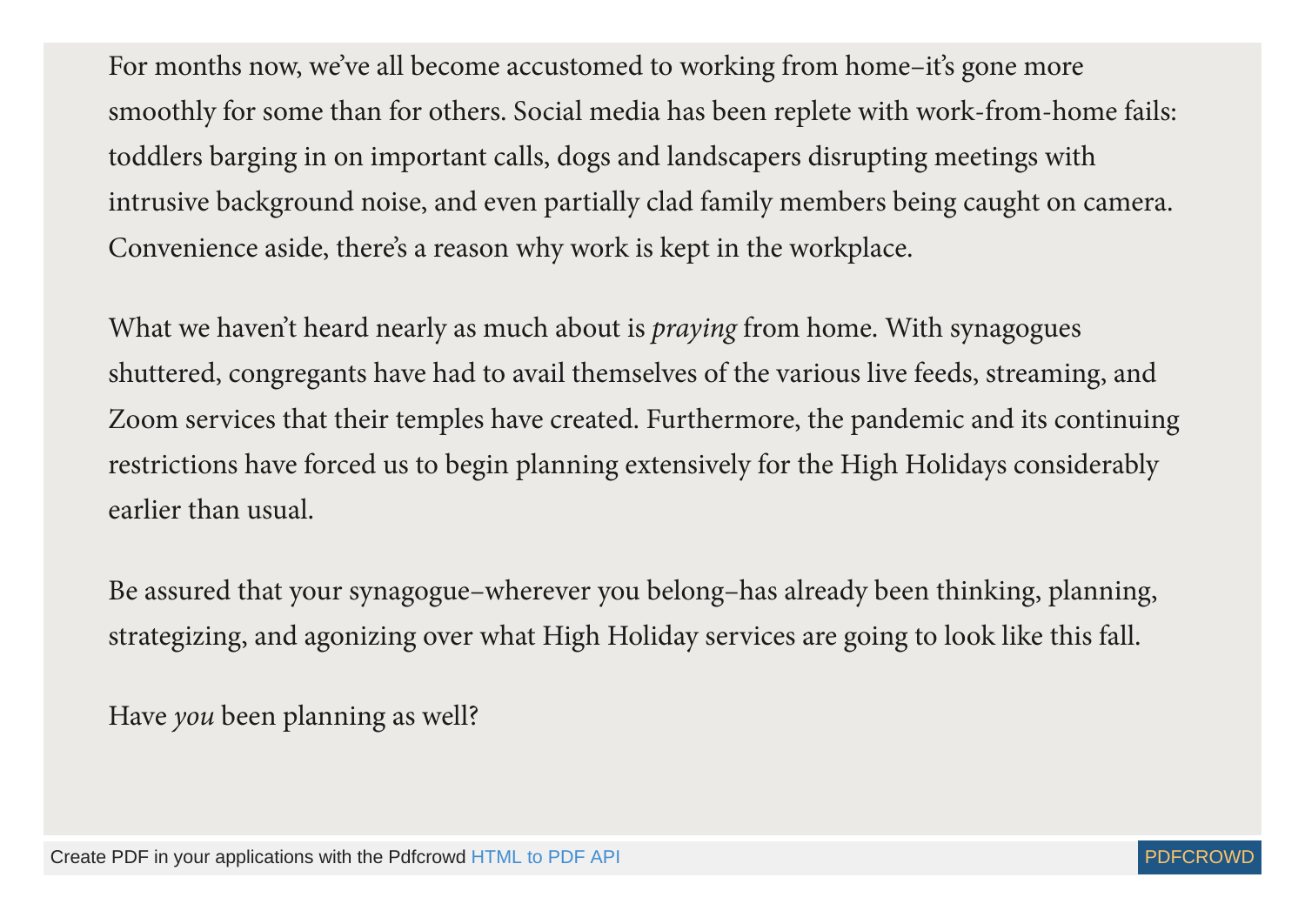Setting up a laptop on the kitchen counter and "playing " Friday night services may be just fine for you. You can listen to the cantor, hum along with the familiar tunes, hear what the rabbi has to say–all while cleaning up after dinner and loading the dishwasher. Sometimes praying from home is just as convenient as working from home.

But wouldn 't you agree that your High Holiday experience should be a little more meaningful? Assuming that you will be participating virtually in services this year, what will that look like in your house?

For however long services last, you need to transform some place in your home into a makom kadosh–a holy place. Here are some ways that you can accomplish that:

#### **The Space**

Find somewhere in your house that' s spacious enough for everyone to sit comfortably and see the computer. Even better–and well within most people ' s technical capability–connect your computer to your big screen TV so you aren 't all crowding around a small monitor.

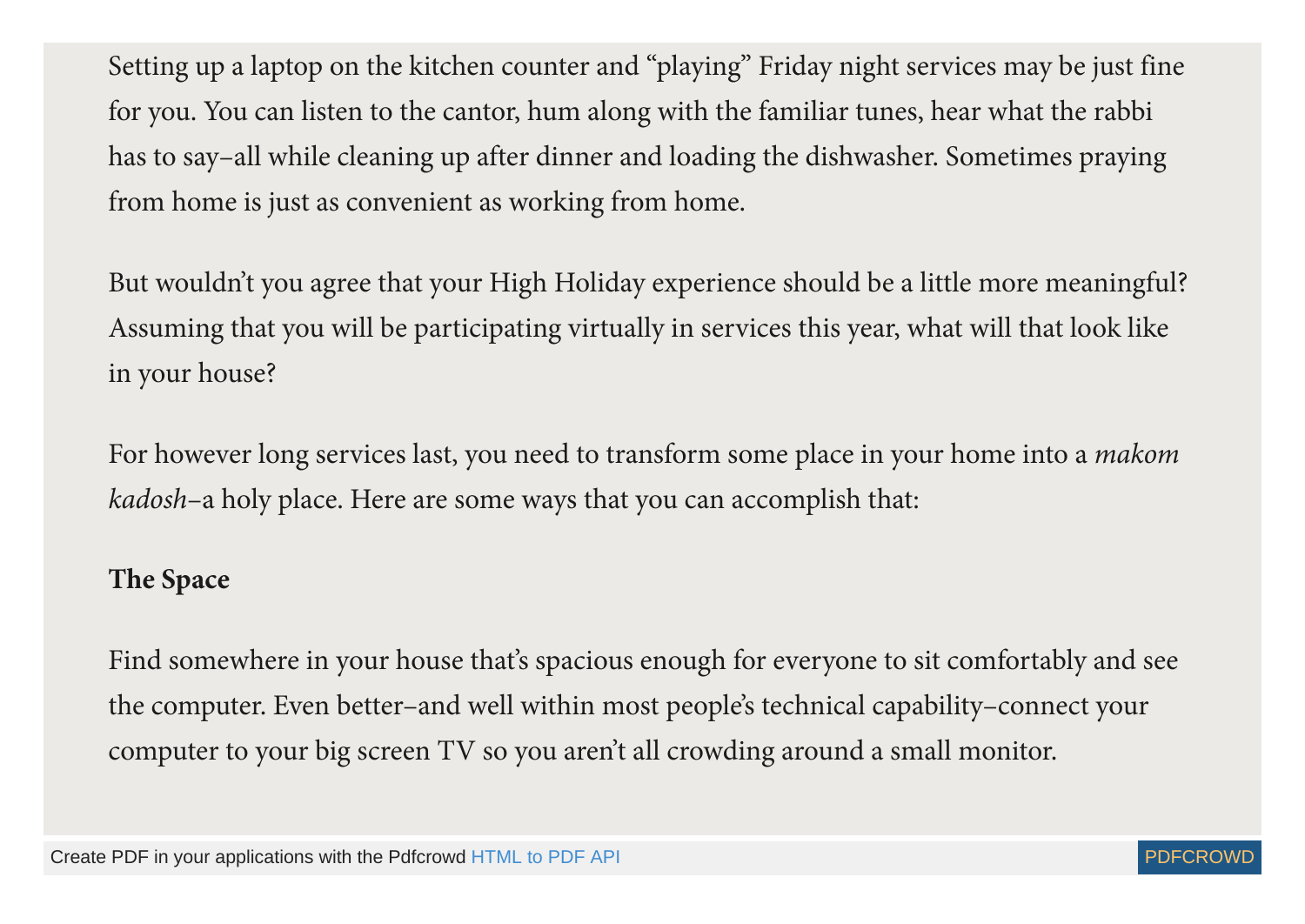Most sanctuaries in North America are situated so that people face east when they pray– towards Jerusalem. Do you know which direction east is when you're sitting in your designated prayer space? [I always ask this when I lead a shiva minyan in someone's home, and surprisingly, many do not.] If it' s possible, try to face east when you participate in services. Otherwise, it' s nice if you at least know where it is.

## **Participate**

Take it from me: it' s awkward and foreign to sing at a computer screen. (I did get used to it quickly.) You may very well find it strange to sing along as the cantor sings a congregational melody when all you hear is your lone voice. Try anyway. Respond Amen when appropriate. Stand up and be seated at the usual times. Put on a tallit and kippah, and otherwise engage in all the usual choreography of the service.

Just as you would come to shul with your family, make sure that everyone is present in your newly created worship space. I predict that your kids are less inhibited than you are to sing out loud and participate in front of the screen.

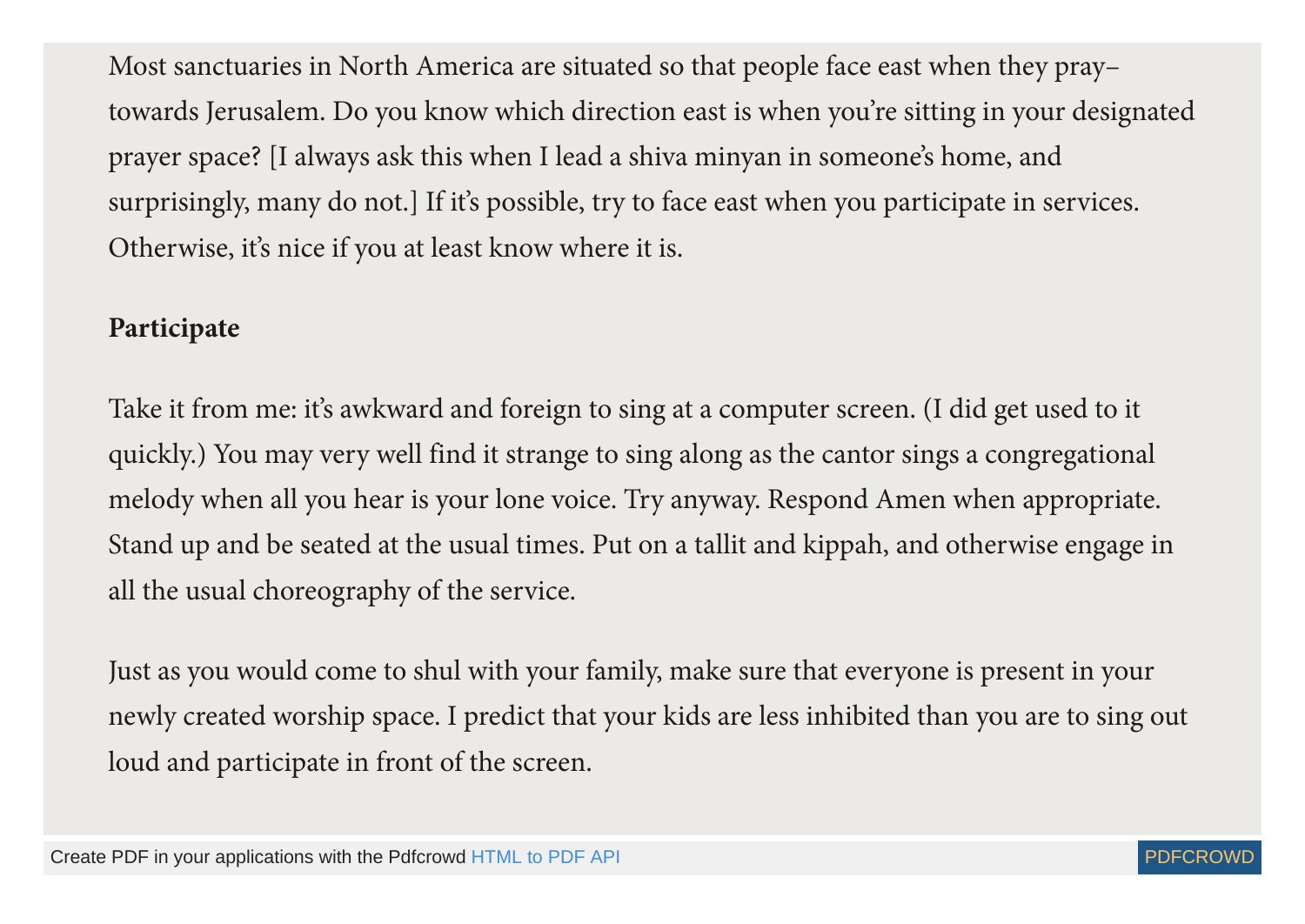## **Hold The Book**

Remember all those books–various Siddurim and Chumashim–that your children were presented from temple over the years? Every Hebrew school class graduation, bar mitzvah, or other important life cycle event was marked by another book, which the rabbi somberly handed over with the words, "…and here's a book from the board of trustees that I know you'll enjoy reading." You dutifully put them on the bookshelf and there they have sat for years gathering dust.

This is their (and your) big day! During your virtual service, pull those tomes off the shelf and hold the Siddur or Machzor in your hand. There are also numerous resources and options available to download electronic versions of the Machzor. During the Torah reading, turn or scroll to the appropriate page in the Chumash. Follow along with the davening. Read the texts and the translations. Seek out interesting and provocative readings–perhaps online–before services begin so you can enhance your synagogue's service with your own insights. Don't be a passive viewer. Be an active worshipper.

#### **Get Dressed**

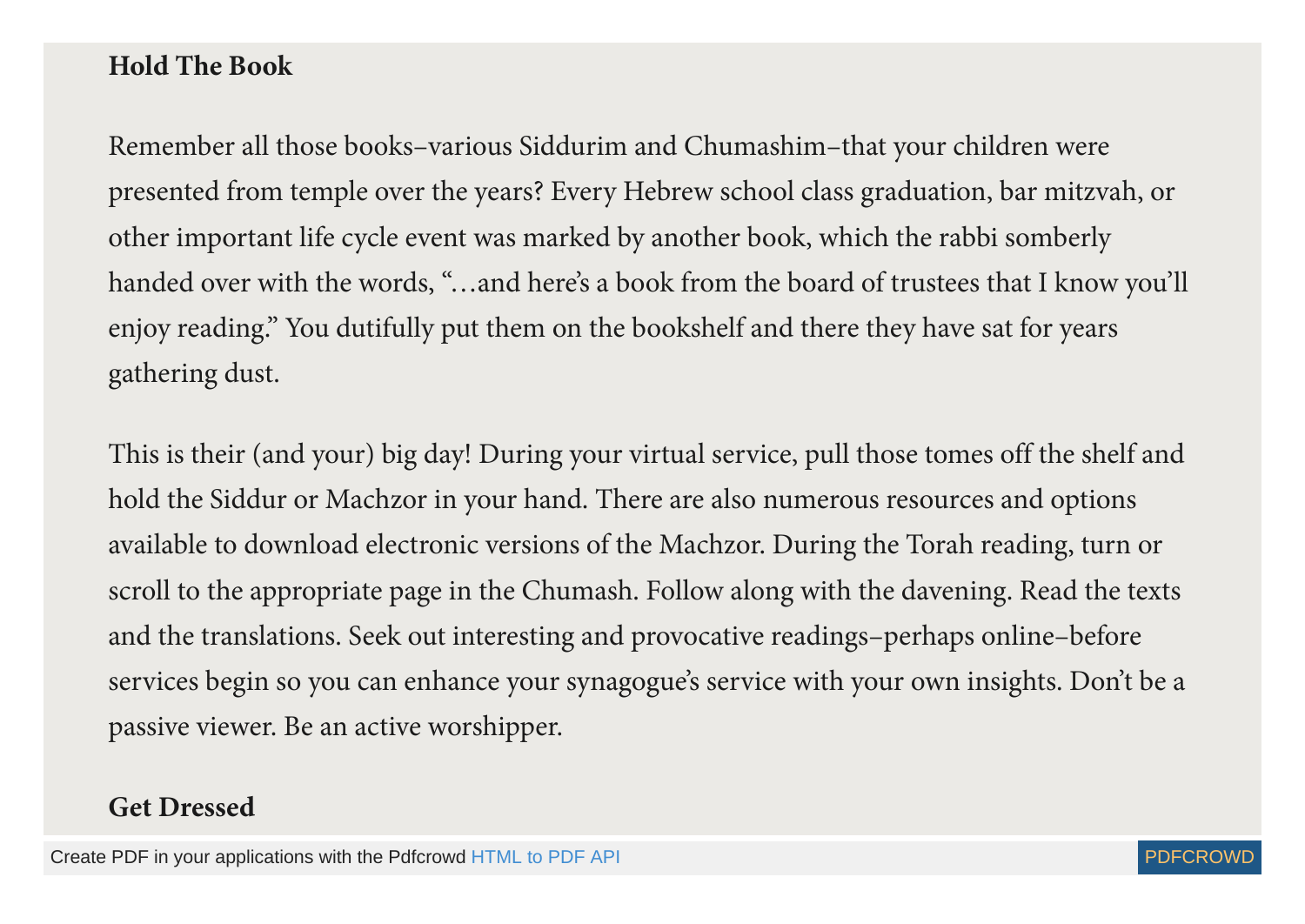Months of nothing but Zoom meetings have required all of us to make sure that we look professional on screen–from the waist up. For High Holiday services, wear pants! You can probably do just fine without the usual formal and uncomfortable suit and dress, but don 't attend services in jeans or sweats even though you might be sitting on your den couch. Before you hear a single word of prayer, being dressed a certain way will begin the process of transforming your home into a personal sanctuary.

## **Be On Time**

In the old days (that is, 2019), all congregants arrived at shul at various times throughout the service, stayed for however long, and then left. Then there were always the diehards who were in their seats before the rabbi and cantor even began the service, and wouldn 't think of leaving before the 5 1/2 or 6 hour service was over.

I imagine that most synagogues will be abbreviating their virtual High Holiday services considerably. It' s simply not realistic to expect someone to remain engaged and attentive for over 5 hours in front of a computer screen. So if services end up lasting closer to 2 or 3 hours,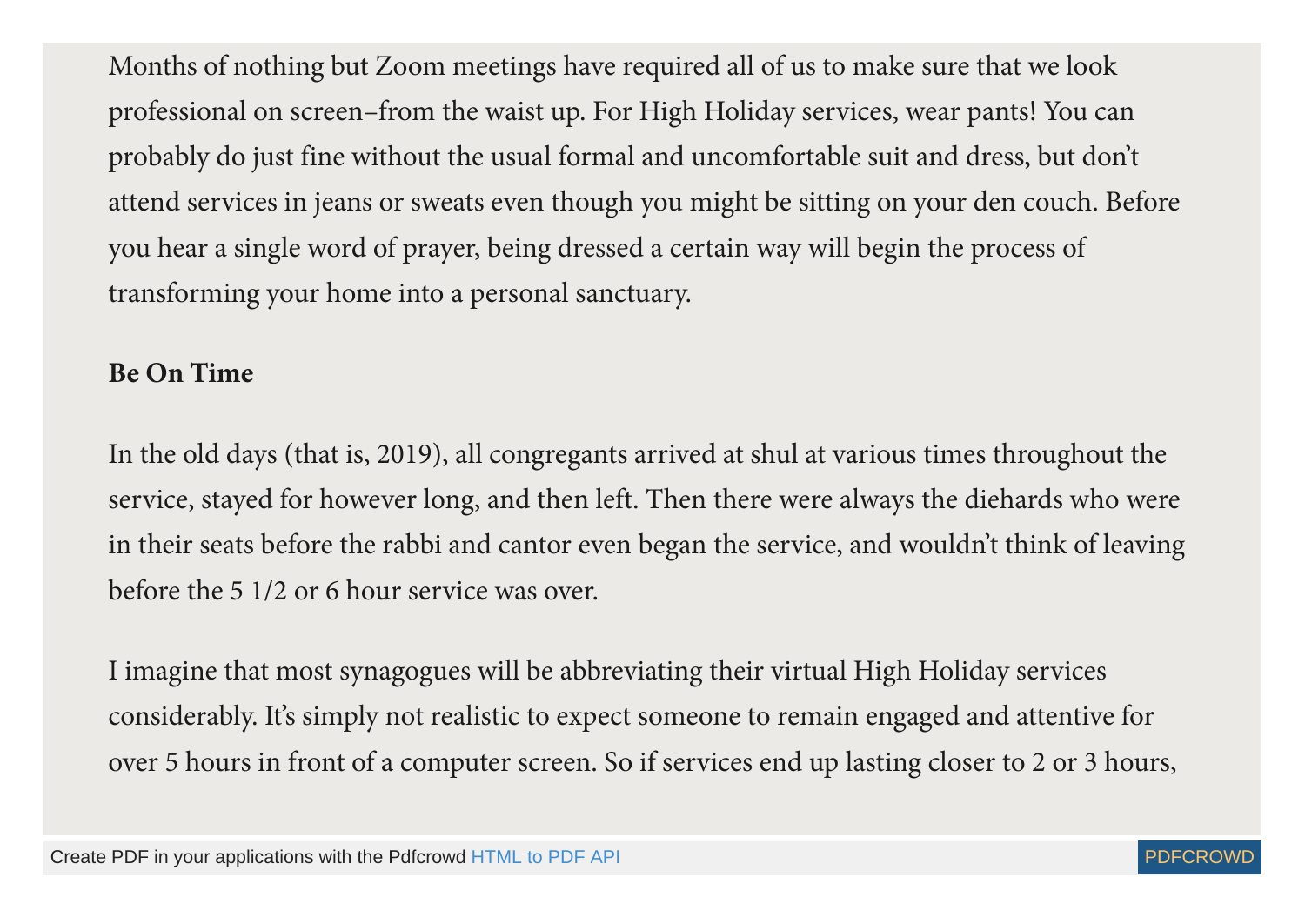make every effort to tune in for the whole time. Those few hours will contain the most recognizable and significant portions of the service.

#### **Be Open**

Sitting in the sanctuary for High Holiday services last year, no one could have ever imagined that this would be the way we 'd usher in the year 5781. While it may not be what we want, it' s what we have. Take advantage of these unusual circumstances to experience something new. Sitting in your den, surrounded by family and all of your familiar possessions–the message of Unetaneh Tokef about the fragility of life and our tenuous mortality may take on a whole new meaning. This is a unique opportunity to understand and appreciate the liturgy and message of Rosh Hashanah and Yom Kippur differently than you ever have.

This year, you may not have to face the crowds or remember to bring your tickets, but you should still prepare to transform your home into a sacred place of holiness.

SHARE THIS:



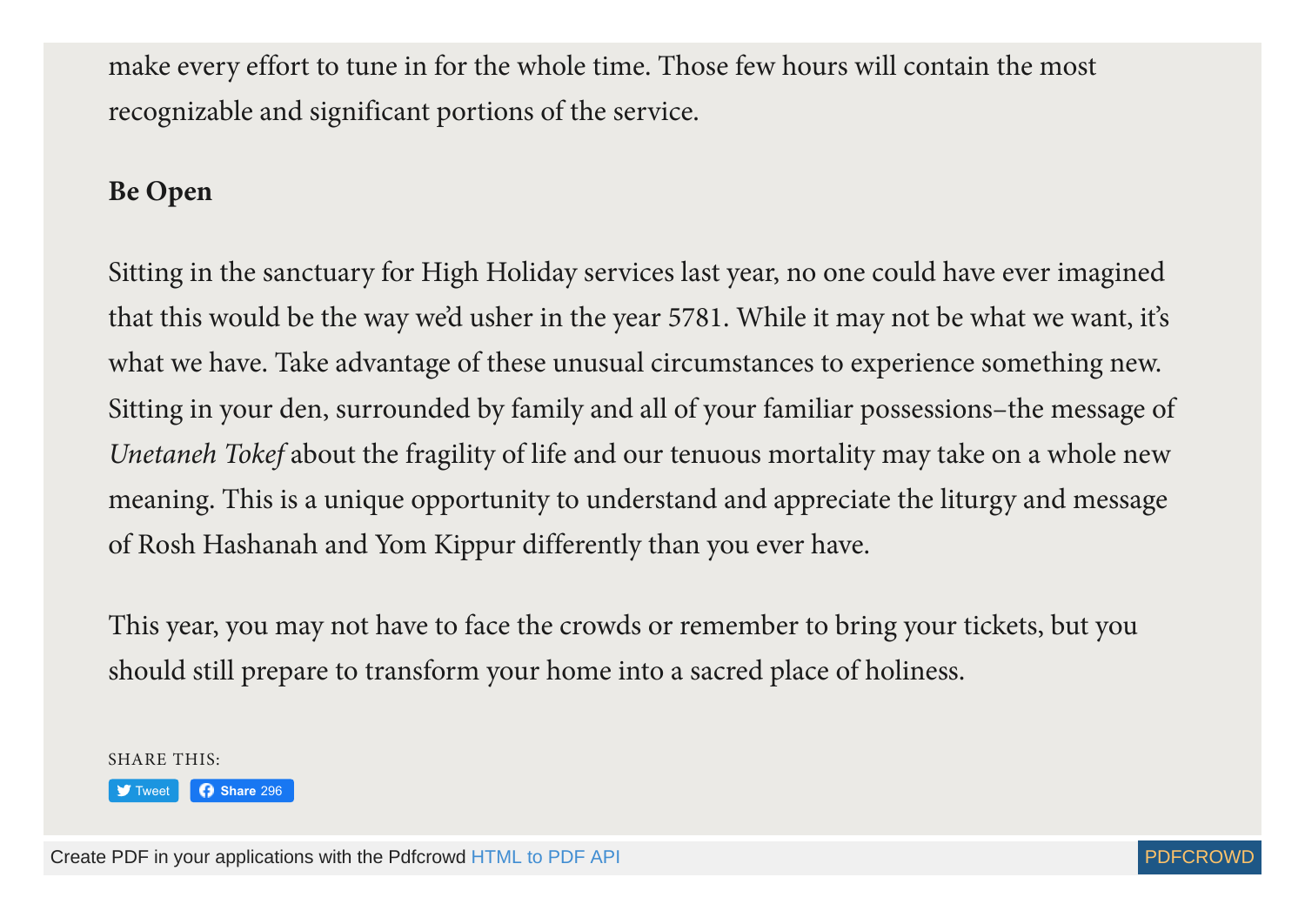

#### **TAGS •** [FACEBOOK](https://mattaxelrod.com/tag/facebook/) • HIGH [HOLIDAYS](https://mattaxelrod.com/tag/high-holidays/) • [JUDAISM](https://mattaxelrod.com/tag/judaism/) • [PRAYER](https://mattaxelrod.com/tag/prayer/) • [RELIGION](https://mattaxelrod.com/tag/religion/) • [SACRED](https://mattaxelrod.com/tag/sacred-space/) SPACE



#### ABOUT CANTOR MATT [AXELROD](https://mattaxelrod.com/author/mattaxelrod/)

Cantor Matt Axelrod has served Congregation Beth Israel of Scotch Plains, NJ since 1990. He is a graduate of the Jewish Theological Seminary of America and a national officer of the Cantors Assembly. Cantor Axelrod is the author of Surviving Your Bar/Bat Mitzvah: The Ultimate Insider's Guide, and Your Guide to the Jewish Holidays: From Shofar to Seder.

<span id="page-8-0"></span>[cantormatt.wordpress.com](http://cantormatt.wordpress.com/)

3 COMMENTS ON "TURNING YOUR HOME INTO A SACRED SPACE"

<span id="page-8-1"></span>

**Sheldon Levin** June 29, [2020](#page-8-1)

Amen.

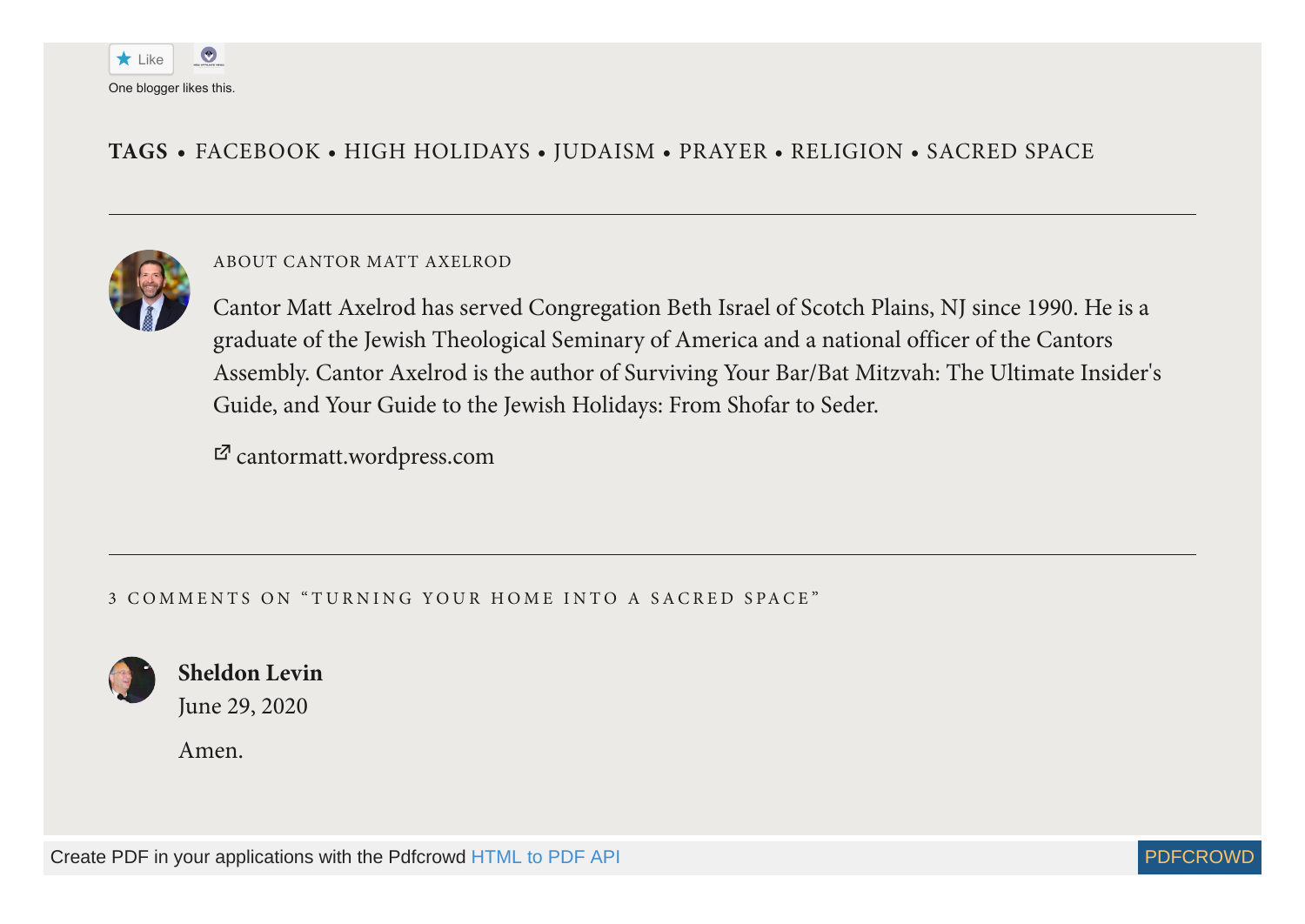Hazzan Sheldon Levin Cantor of Neve Shalom, Metuchen, NJ Robert Moss Adult Education Director, Neve Shalom Conductor of the NJ Cantors Concert Ensemble Co-Conductor of the Mercaz Jewish Community Choir

On Mon, Jun 29, 2020 at 10:37 AM Cantor Matt Axelrod wrote:

> Cantor Matt Axelrod posted: " הְעָשׂוּ לִי מִקְדָּשׁ וְשֶׁכַנְתְּי (עִשְׂי They will make me a sanctuary and I will dwell among them. For > months now, we've all become accustomed to working from home-it's gone > more smoothly for some than for others. Social media has been " >

 $\bigstar$  Like

 $\rightarrow$ [Reply](https://mattaxelrod.com/2020/06/29/turning-your-home-into-a-sacred-space/?replytocom=99#respond)

<span id="page-9-0"></span>

#### **[Guestspeaker](http://fromguestwriters.wordpress.com/)**

July 28, [2020](#page-9-0)

Reblogged this on From [guestwriters](https://fromguestwriters.wordpress.com/2020/07/28/turning-your-home-into-a-sacred-space/) and commented:

Lots of Jews in our regions, for Sabbath keep the lights on from Friday afternoon, having no television or internet facilities and now being confronted with difficulties for feeling a togetherness and a feeling of having the right service for the Elohim, because they wonder if it would be all right to have a service via the modern tools and internet.

Having the Beis HaElohim and shuls already four months closed for study and prayer because of the corona lockdown, many feel 9 Av as an extra special day of sadness this year, them not having a meeting place, like our parents and grandparents were not able to gather because of the Nazi's in the previous century. But this time it is not man but nature that keeps them and us in its grip.

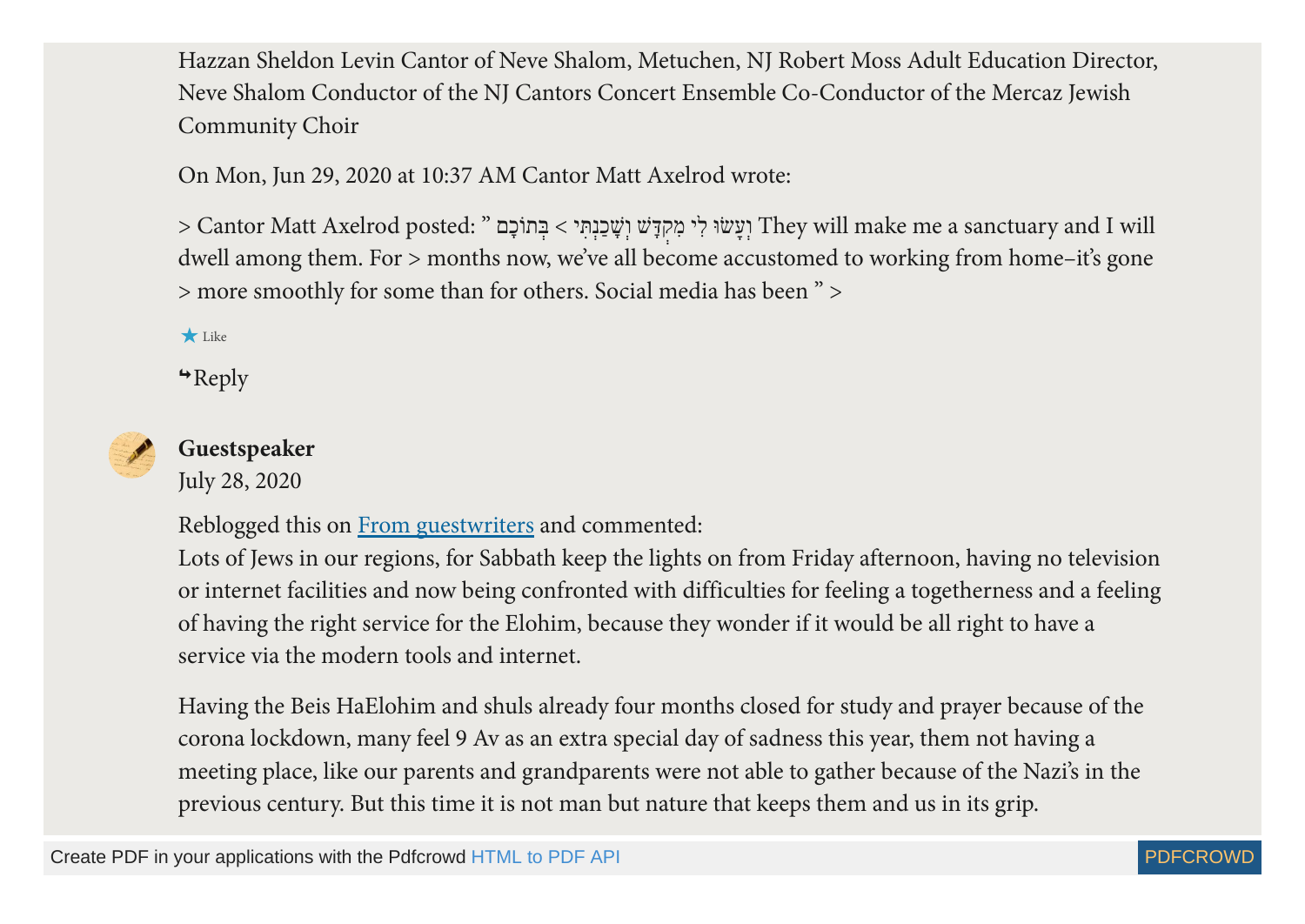

[Reply](https://mattaxelrod.com/2020/06/29/turning-your-home-into-a-sacred-space/?replytocom=103#respond)

#### <span id="page-10-0"></span>**Gordon Jay Bronitsky**

[August](#page-10-0) 19, 2020

It would be helpful if you mentioned possibilities for people who live alone.

 $\bigstar$  Like

 $\rightarrow$ [Reply](https://mattaxelrod.com/2020/06/29/turning-your-home-into-a-sacred-space/?replytocom=107#respond)

LEAVE A REPLY

Enter your comment here...

#### **[PREVIOUS](https://mattaxelrod.com/2020/06/17/balancing-home-and-prayer/) POST [NEXT](https://mattaxelrod.com/2020/07/14/hineni-for-our-virtual-services/) POST**

#### FOLLOW MATT'S BLOG VIA EMAIL

Create PDF in your applications with the Pdfcrowd [HTML to PDF API](https://pdfcrowd.com/doc/api/?ref=pdf) [PDFCROWD](https://pdfcrowd.com/?ref=pdf)

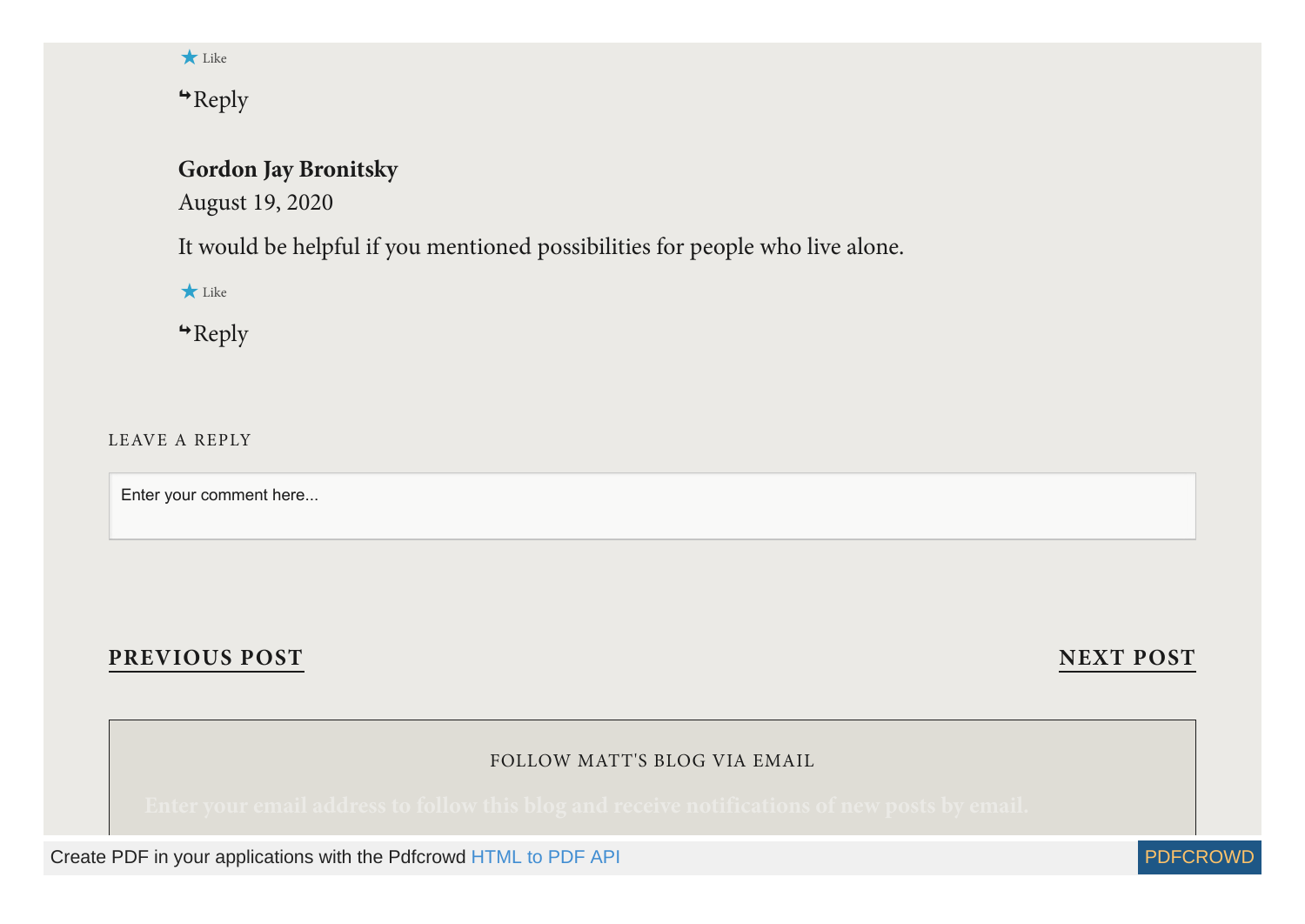| oin 443 other followers         |               |
|---------------------------------|---------------|
| <b>Enter your email address</b> | <b>Follow</b> |
|                                 |               |

#### Follow Me

 $\boldsymbol{\Omega}$ V **in**<br>©



Create PDF in your applications with the Pdfcrowd [HTML to PDF API](https://pdfcrowd.com/doc/api/?ref=pdf) [PDFCROWD](https://pdfcrowd.com/?ref=pdf) Create PDF in your applications with the Pdfcrowd HTML to PDF API